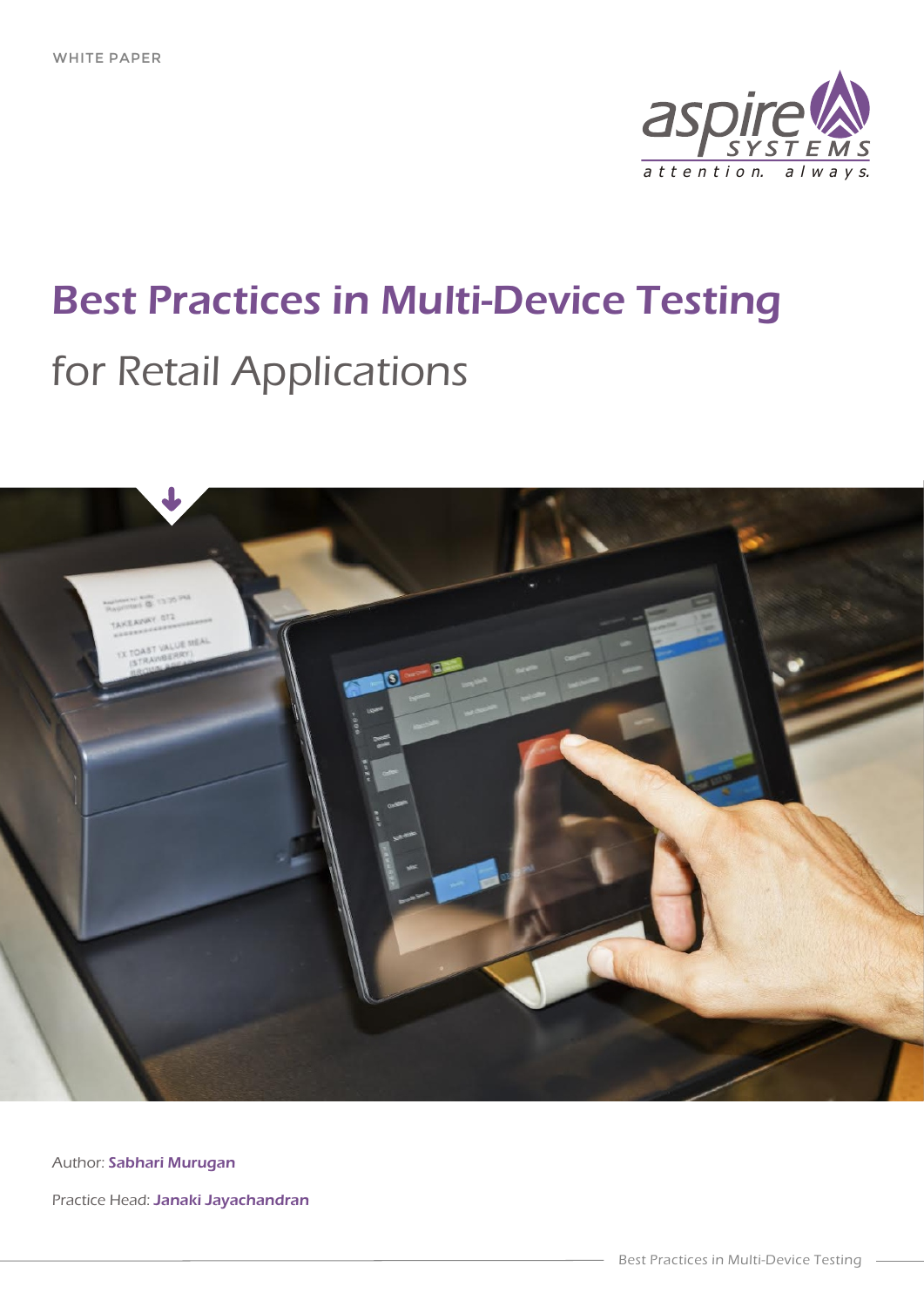C O N T E N T S

 $\rightarrow$ 

## Page No.

|               | $\rightarrow$ Retail Applications – The Business Game changer      | 3              |
|---------------|--------------------------------------------------------------------|----------------|
|               | $\rightarrow$ Testing Retail applications                          | $\overline{4}$ |
|               | → Role of Test Automation                                          | 5              |
| $\rightarrow$ | Best practices & considerations for Multi-platform Test Automation | 5              |
|               | $\rightarrow$ Locators and actions                                 | 6              |
|               | $\rightarrow$ Framework selection                                  | 6              |
|               | → Tool Selection                                                   | 7              |
|               | Test Coverage across Multiple-platforms                            | 7              |
| $\rightarrow$ | Present & Beyond                                                   | 8              |
| $\rightarrow$ | Conclusion                                                         | 8              |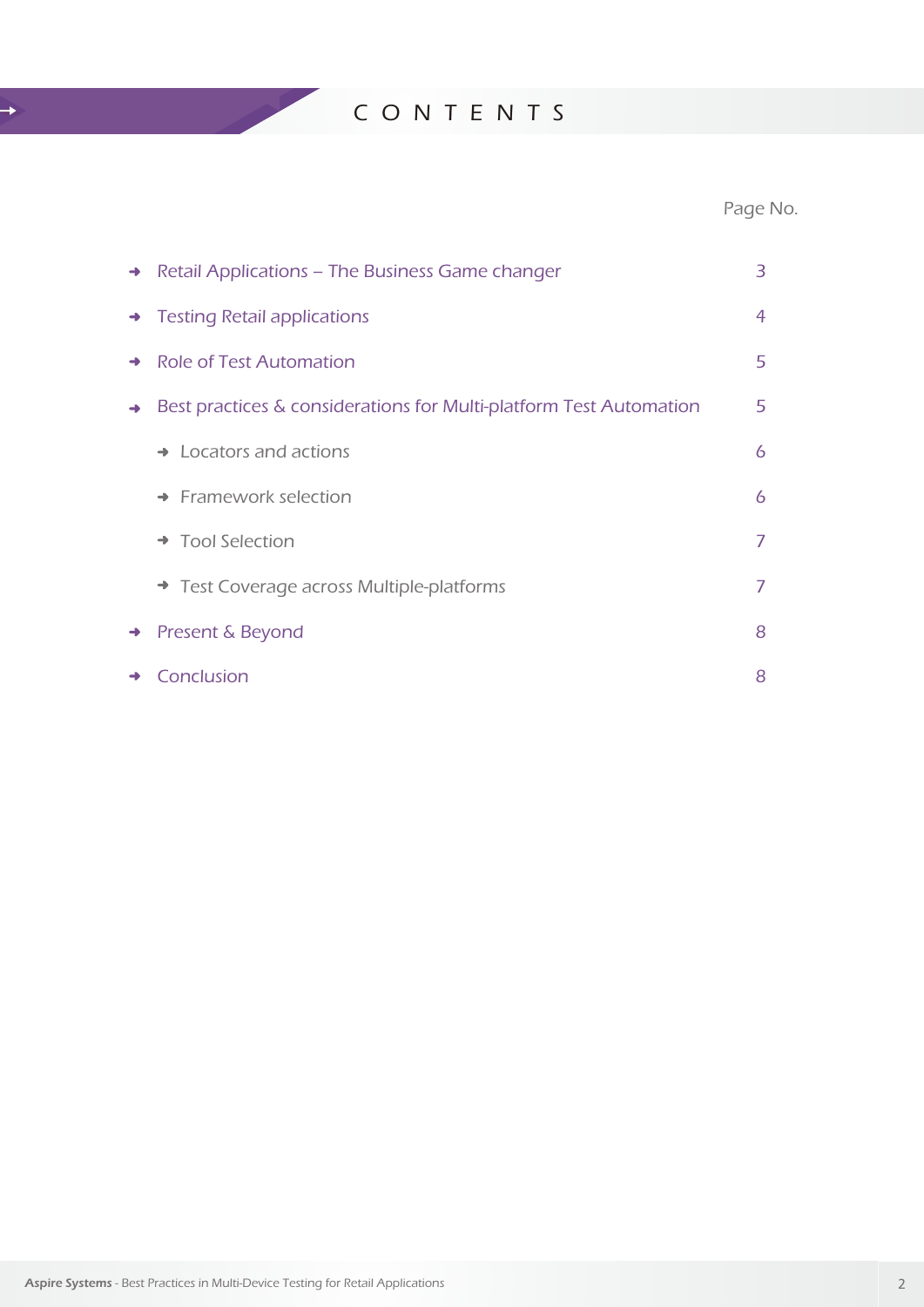## Retail Applications – The Business Game changer

Before the intervention of Retail applications the term Retailer referred to a physical point of sale, where customers would have to visit to buy products. The options available to customers were very limited, and there wasn't much of a satisfied customer experience.

"The secret of successful retailing is to give your customers what they want. And really, if you think about it from the point of view of the customer, you want everything: a wide assortment of good quality merchandise; the lowest possible prices; guaranteed satisfaction with what you buy; friendly, knowledgeable service; convenient hours; free parking; a pleasant shopping experience." - Sam Walton, Founder of Wal-Mart Corporation.

A successful business is the one with the most consumer reach and there isn't any other way to get a global coverage in the era of technology and networking than applications. To gain more market share and profit any retailer would require a brand name and a massive customer base. To gain this in the physical world, retailers should have massive investments for advertising, setting-up retail outlets and staffing. The same requirements are easily delivered beyond expectations by retail applications without the need for a number of retail outlets and with least possible human resources. Considering the fact that outlets & staffing are two most expensive costs for retail, applications gave retailers, the ultimate breakthrough in bringing down investments. With proper marketing and promotions there is no better way to add value to a brand, than retail applications.

The beginning of retail applications was huge individual applications with specific functionalities like warehouse management systems, pricing, etc. These systems were interconnected through point-to-point interfaces. Such a non-elastic infrastructure configuration constrains retailers from responding rapidly in a dynamic, digital-physical environment. At this point, only a very few online retailers offered web applications for consumers.

However this situation changed rapidly. Consumers were widely attracted to retail applications due to round the clock availability, endless options and it does not compromise the comfort of being at home while shopping. Realizing the potential, all retailers started coming up with retail applications to stay in business. Today not even a single successful retailer exists without retail application.



The below chart represents the number of retail applications that consumers have on their mobile devices.

The unmatched success of smart phones has opened numerous new possibilities in retail applications. Since the amount of time spent on mobile devices by consumers is phenomenal, Mobile Retail applications are the core battlefield for Retail business. The below chart shows the frequency of retail app usage based on a recent survey.

Once consumers have retail applications installed in their device the probability of using the application at least once in a week is considerably higher, this is the equivalent of gaining a regular customer in retail terms.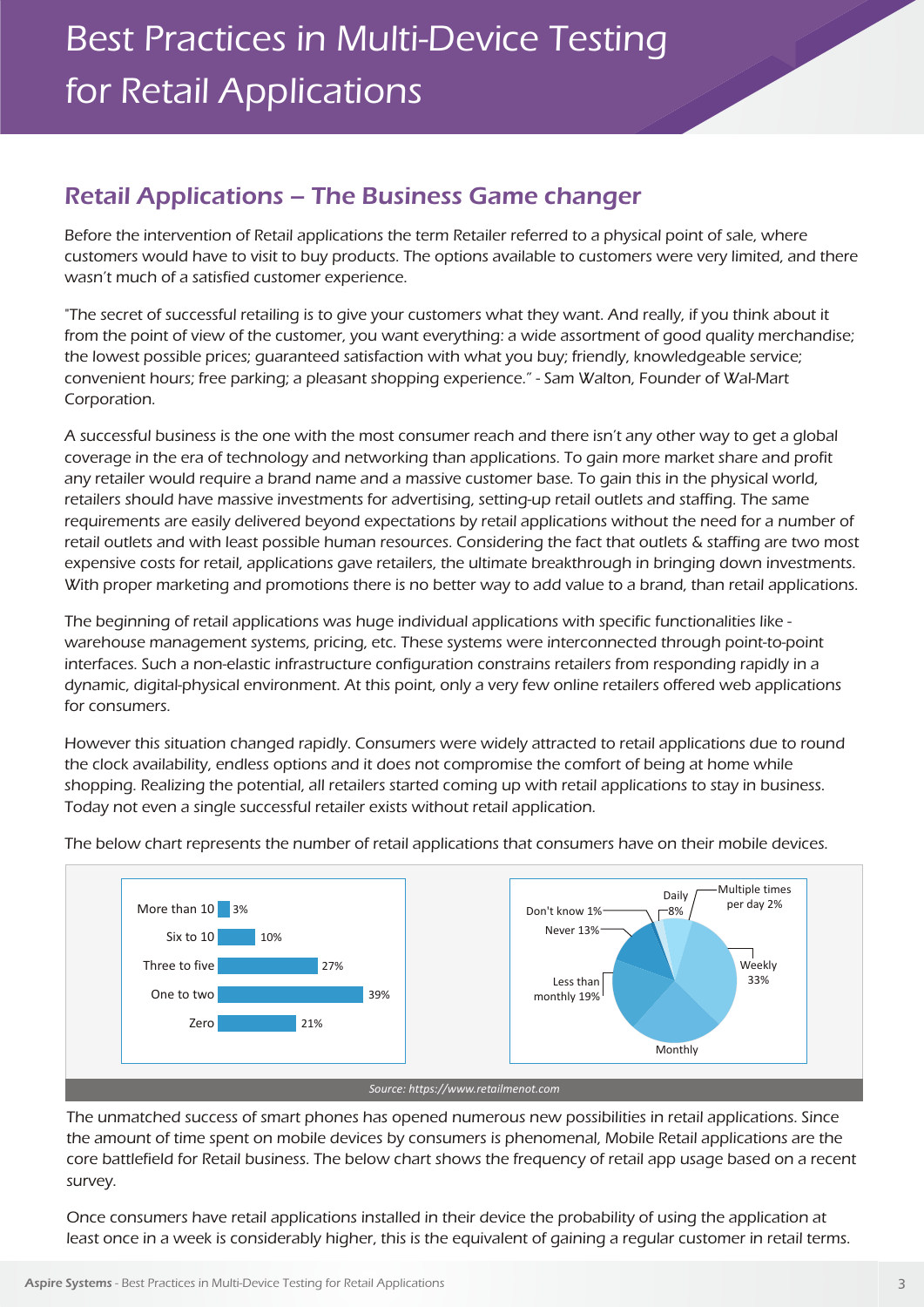## Best Practices in Multi-Device Testing for Retail Applications

## Testing Retail applications

Retail applications are one of the most complex applications that are used by a huge customer base. Retail applications usually have the following sections and functionalities



#### Members Area

This is where account creation, login, adding payment methods, setting preferences and personal details like address are done.



#### Products Area

This is where the products to be sold and offers are displayed and categorized. This also enables the user to search and find the required product.



#### Payment

Payment comes as a subset of Members Area, which handles customer payments.

Today's Retail applications are either a Website, Mobile site or Mobile Native app. Retail applications started off as just Websites, due to popularity and usage time gained by mobile and the evolution of wireless networking Mobile Sites and native apps are now the preferred choice of customers. As a result it's now available in a wide range of devices and browsers.

All popular retail applications in the market today are being used across multiple platforms. The percentage of the platform being used varies based on the trend and user base of the platform. However all platforms that have a reasonable number of users must be considered for testing.

Most of the issues related to multi-platform testing occurs for the below reasons in different sections of retail applications.



#### Members Area

Most issues occur related to navigation between pages and related to login session tokens



#### Products Area

Most issues in the members section are display and animation issues. Retail applications are rich in display effects and animations to be more presentable and attract customers with better user experience. However these animations and effects don't work the same way across different platforms.



#### Payment

Payment issues relating to multi-platform are relatively less compared to Members and Products area. However issues are expected around navigating to and from third party payment provider sites. Different platforms/ browsers don't process these requests alike.

Apart from the above, Retail applications are frequently updated with new features and changes in technologies to offer more to customers and stay on the business edge. This has raised the requirement of frequent releases with lower time frames.

Both the above mentioned requirements are repetitive and time consuming to be done manually and hence automation takes over.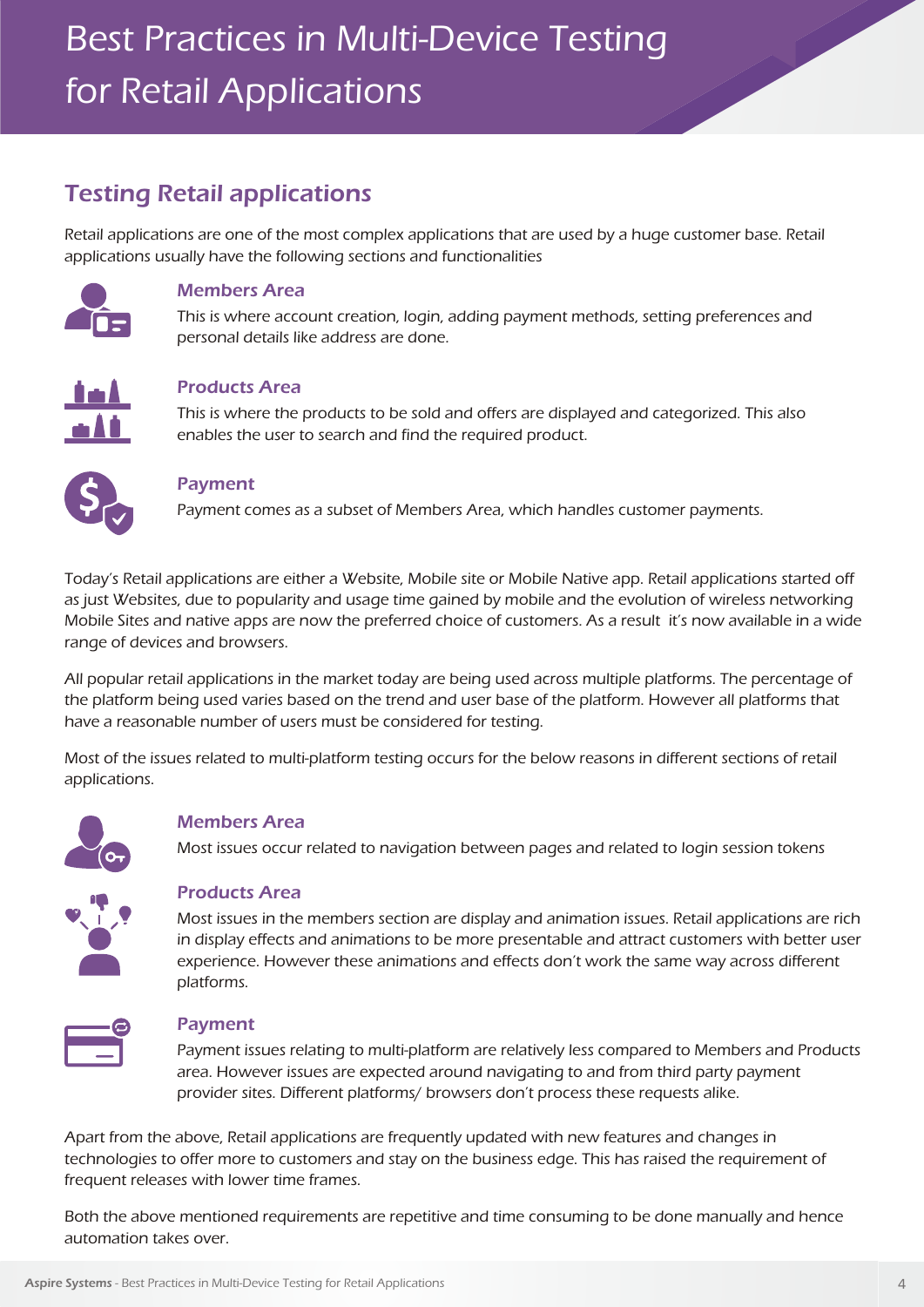## Role of Test Automation

Regression testing is the key part of every release from a QA perspective that ensures the quality of the product is unaffected due to the release. Regression testing typically covers all the basic functionality of the Retail application that is being released. Regression tests do not require to be modified very often and they are required to be executed quite frequently in very strict time frames. These two requirements are the key requirements for automation and this is where automation fulfils the purpose of executing huge number of test cases with accuracy within a short burst of time. Due to the above mentioned reasons almost every Retail application provider, have automated regression test cases.

By default any tests that are once automated will save time & resources on every execution there on in. However not every test case is automated. The limitation of what has to be automated is only affected by two parameters. So if the test case under consideration is not expected to change frequently, then the only deciding factor is it can be automated and if so, how much effort does it require. In the earlier ages of automation, there were automation tasks that tools were unable to do. But now due to the evolution of automation tools and the experience gained all these actions are now made possible. Also, it is now realized that a Test Automation solution can make use of multiple tools and frameworks to deliver an efficient and promising solution.

A recent independent survey "Testing Trends in 2017: A Survey of Software Professionals." was conducted by Dimensional Research regarding the place of automation in Test Automation. The summary of the result was an astonishing 6% increase in automation test coverage under the mostly or entirely automated category.



We have reached great milestones in test automation where almost anything that we need automated, can be automated. And the future will make the task even easier due to the evolution of Test Automation tools & frameworks.

## Best practices & considerations for Multi-platform Test Automation

Test automation is the answer to multi-platform testing with reasonable coverage and time. But providing an efficient automation solution and getting the maximum ROI (Return of Investment) requires some consideration to how testing is automated. Below are the most important considerations and best practices to effectively test retail applications across multiple platforms.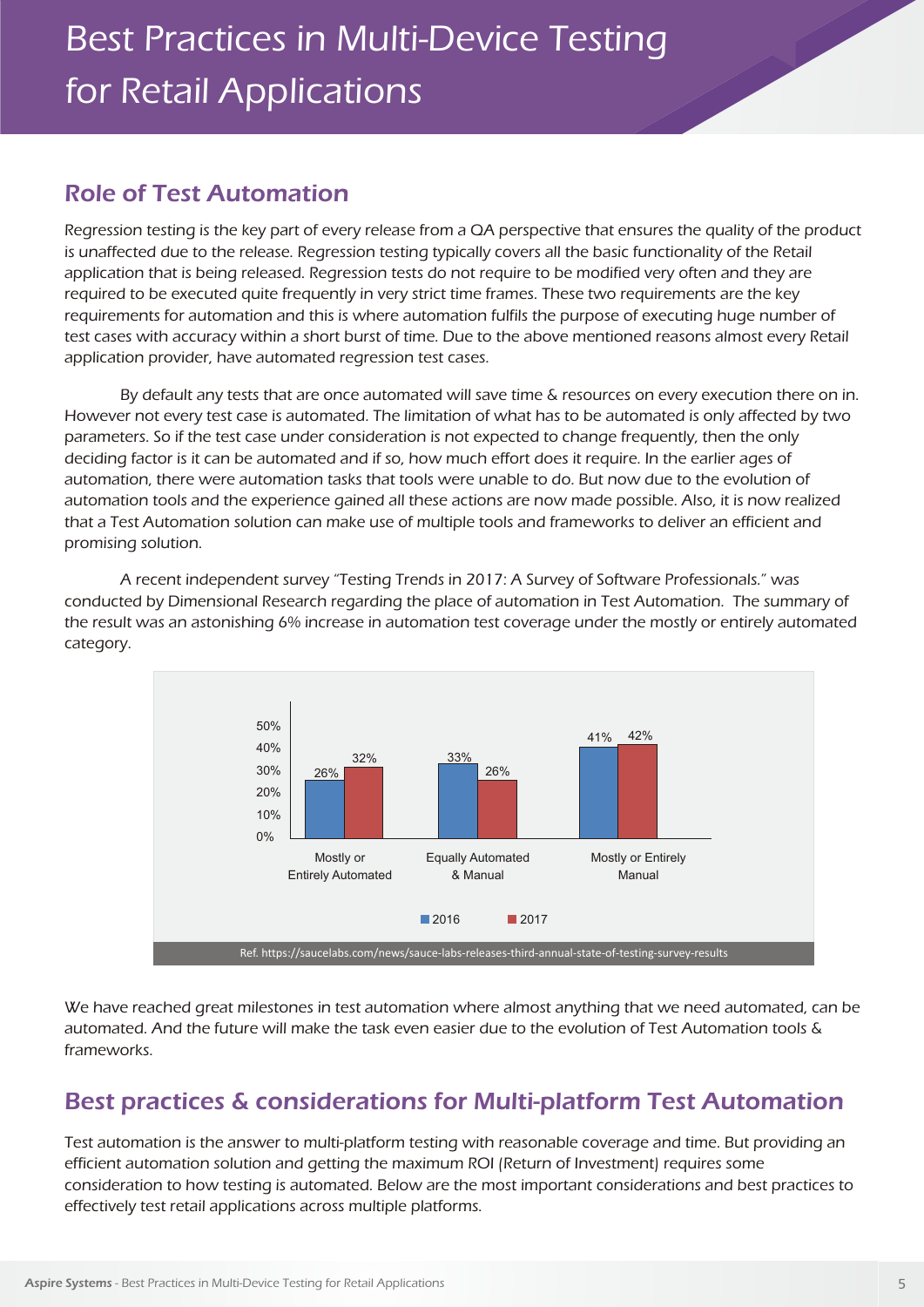## 1. Locators and actions

#### Consideration

All automation tools are based on these core three abilities execute test cases automatically.

- $\bullet$ Element Identification – It is the ability of an automation tool to identify a unique control like a button or a text box in an app
- $\bullet$ Reading Properties of an Element – Ability to read the various properties of an element like Button. These properties include colour, element status – enabled/disabled, XY position in the screen, etc.
- Performing Action Ability of the tool to act on an element like clicking a button or entering data in a  $\odot$ text field

The consideration here is that different platforms and browsers expose the elements differently. The below are the real examples where we have faced such scenarios.

| Scenario 1 |  |
|------------|--|
|            |  |

There was a list of options for a combo box in retail web app. Element identification for the items in the list, worked fine in chrome, but the same code does not work when executed  $on IF11$ 

#### Scenario 2

Right-clicking on an element in a retail web app, worked fine on all browsers (like Chrome, IE & Firefox) when executed in Windows Operating system. But the same failed to work on Safari on Mac OS platform.

#### Best Practice

In both the above scenarios, automation team had to revisit all such occurrences and make code changes to make the solution work across different platforms.

The best practice would be, taking this into consideration at the time of test script development to ensure the locators or the actions used are compatible across most possible platforms. This is because in the scenarios mentioned above, the initial requirement of the client (Retailer) was to only test their web application in Chrome & Firefox, who later realized the importance of multi-platform testing and wanted the automation solution to incorporate it. So it is always crucial to ensure the compatibility of the code across multiple platforms, even if it is not a current requirement.

## 2. Framework selection

#### Consideration

Test automation framework plays an important role in how effective the automation solution is. In reference to Multi-platform testing, the following should be considered at the time of Framework design.

Execution Trigger – Test automation framework is responsible for how executions can be triggered.  $\bullet$ This is crucial in multi-platform testing, as there should be an easy way to run test cases on different platforms.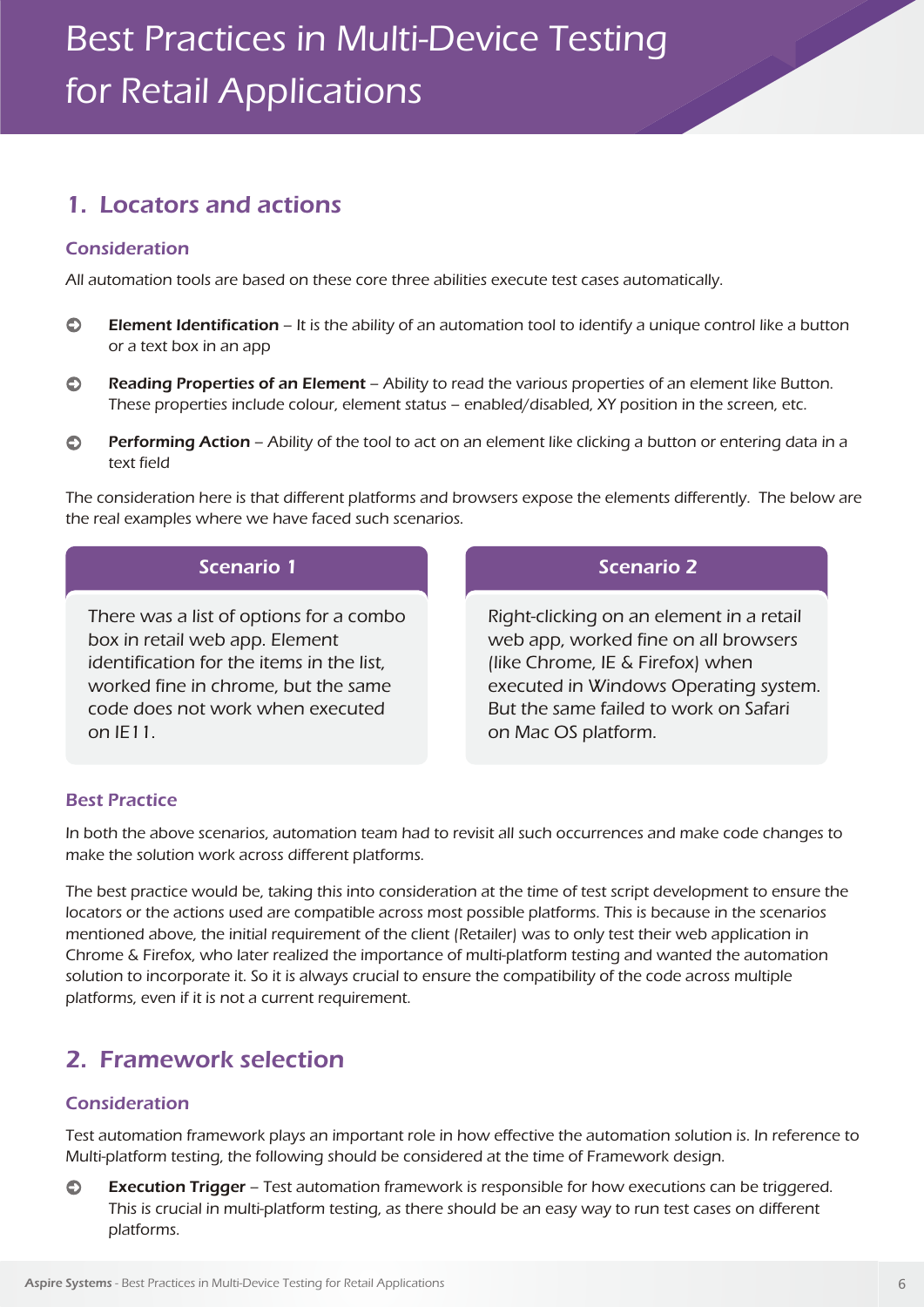#### Best Practice

Selecting the right type of framework is not the only best practice to be followed here. Pre-defined Automation framework types are not entitled to perfectly suit any automation solution; rather they are just guidelines that address most common requirements. So it is advisable to tweak and make changes or additions to existing framework types in- order to suit the solution.

The way test executions are triggered in automation should make it easy for changing the target platform on which the test has to be executed. In case of Selenium solutions using Test NG framework, it is as easy as changing a parameter in XML file. This would make multi-platform executions seamless.

## 3. Tool Selection

The first task to be done, once a decision has been made for automation is tool selection. Selecting the right tool can make automation easier and encourage a good ROI in a shorter period of time.

#### Considerations

 $\odot$ Multi-platform & Browser support – Most commercial automation tools have no or very minimal support for multiple Operating Systems as they are platform based. Even the most popular paid tools only support limited versions of the commonly used browsers. This leaves a huge gap in device / browser coverage for testing, which is very crucial for testing Web & mobile apps.

Moreover paid tools only focus on Windows operations system, leaving out Mac OS & Linux Operating systems that take considerable amount of customer base for web apps.

 $\bullet$ Parallel Execution - This is not a mandatory requirement, but it is essential for efficiency. Parallel execution makes a massive difference in the time taken for testing. Especially when test cases have to executed across multiple platforms, it is not always the case to have enough time for serial execution.

#### Best Practice

When selecting an Automation tool, it is crucial to ensure the tools support test execution across a wide range of Platforms. This should not be just checked with the current popular platforms, a history of how fast the tool was updated to support the new platforms and technologies over the years, should also be taken into account. Therefore selecting an automation tool that has the wide range of supported platforms will be the first step in Multi-platform testing.

Parallel execution, though not considered as a mandatory requirement, is very important to efficiency and turn-around time for testing. Even in this parameter Open Source tools have an upper hand, by supporting Parallel multi-threaded executions that can run on different platforms at the same time.

## 4. Test Coverage across Multiple-platforms

#### Consideration

There are scenarios where the same test cases have to be executed multiple times using different Test data. If these cases are required to be tested across multiple platforms, it leads to execution of a very large number of test cases (Number of Test Data \* Number of platforms)